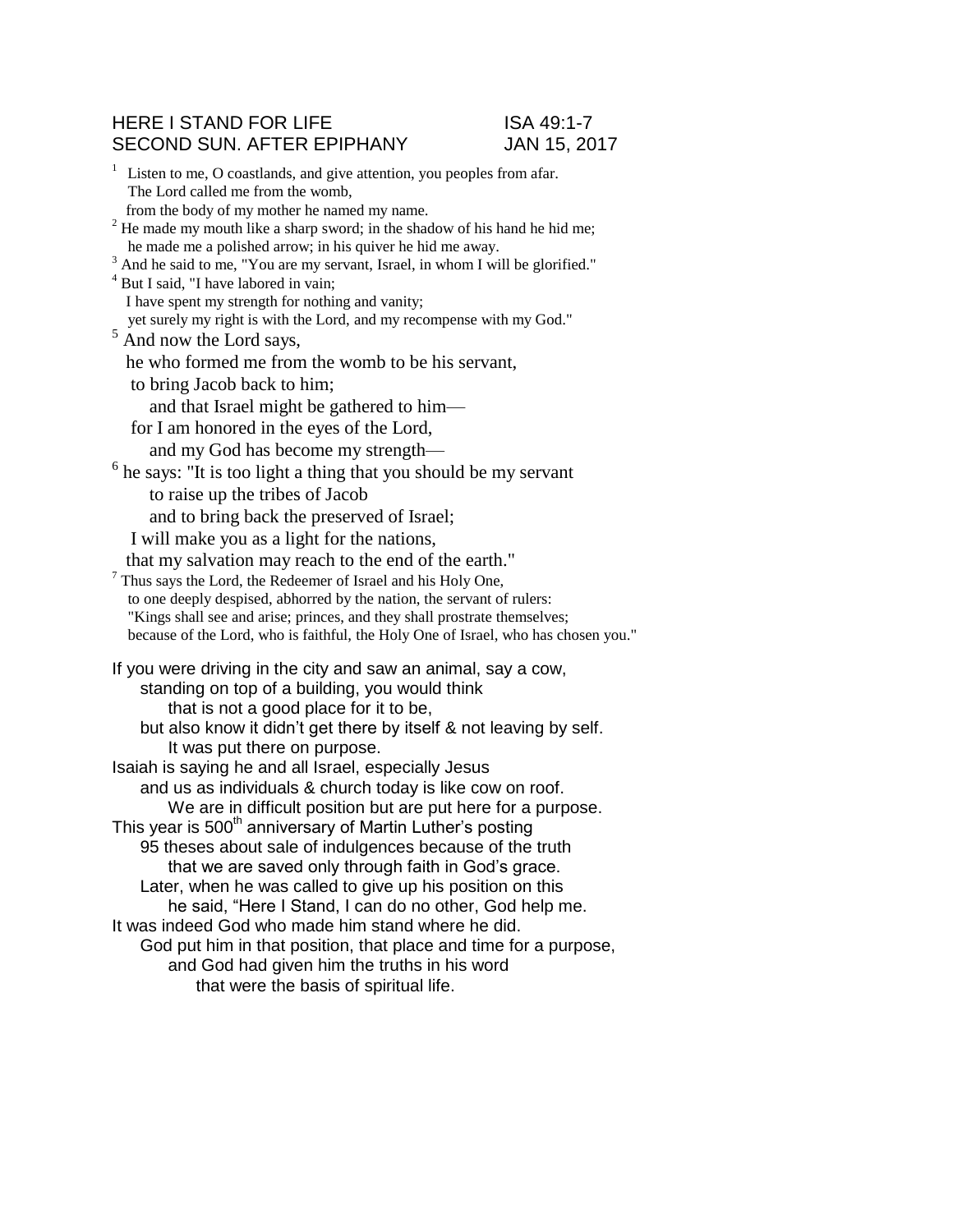Jan. 22<sup>nd</sup>, next Sun., is also an anniversary,

44<sup>th</sup> anniversary of Supreme court decision legalizing abortion on demand.

which is annual reminder of real value & purpose of human life.

Our position as Christians is that human life, from conception until natural death is precious and is to be preserved. We stand on this position because of what God has given us

in his word and because God is the giver of physical life. So, as Isaiah says, I STAND IN THE BODY GOD GAVE ME

I STAND WITH CONFIDENCE IN GOD I STAND READY TO REACH OUT TO OTHERS

## I STAND IN THE BODY GOD GAVE ME

<sup>1</sup> Listen to me, O coastlands, and give attention, you peoples from afar. The Lord called me from the womb, from the body of my mother he named my name. <sup>2</sup> He made my mouth like a sharp sword; in the shadow of his hand he hid me; he made me a polished arrow; in his quiver he hid me away.  $3$  And he said to me, "You are my servant, Israel, in whom I will be glorified." When human babies are born, they don't stand up right away. It takes a while for them to get used to having a body, getting control of those little hands waving around, turning over and eventually balancing on feet. Bodies can continue to be awkward, inconvenient, uncooperative. Ever since the fall into sin, we feel need to cover them up, along with their sores, smells and noises. We may be frustrated with their shape or size and their hard to control urges & appetites, aches & pains. No wonder ancient Greeks had believed in dualism, idea bodies are just something we happen to have while the real us is the spirit waiting to be freed from the body. For some, idea that body didn't matter much led to being stoics, who saw little value in providing comforts for the body. For others it led to being epicureans who thought the body might as well freely enjoy any pleasure no matter what. Even without beinig philosophical, these same ideas persist today in attitudes that on one hand, bodies are like commodities to be valued for how they look, modified or commercialized at will, while on the other hand body can be used to do whatever it feels without worrying about the effect on the real us.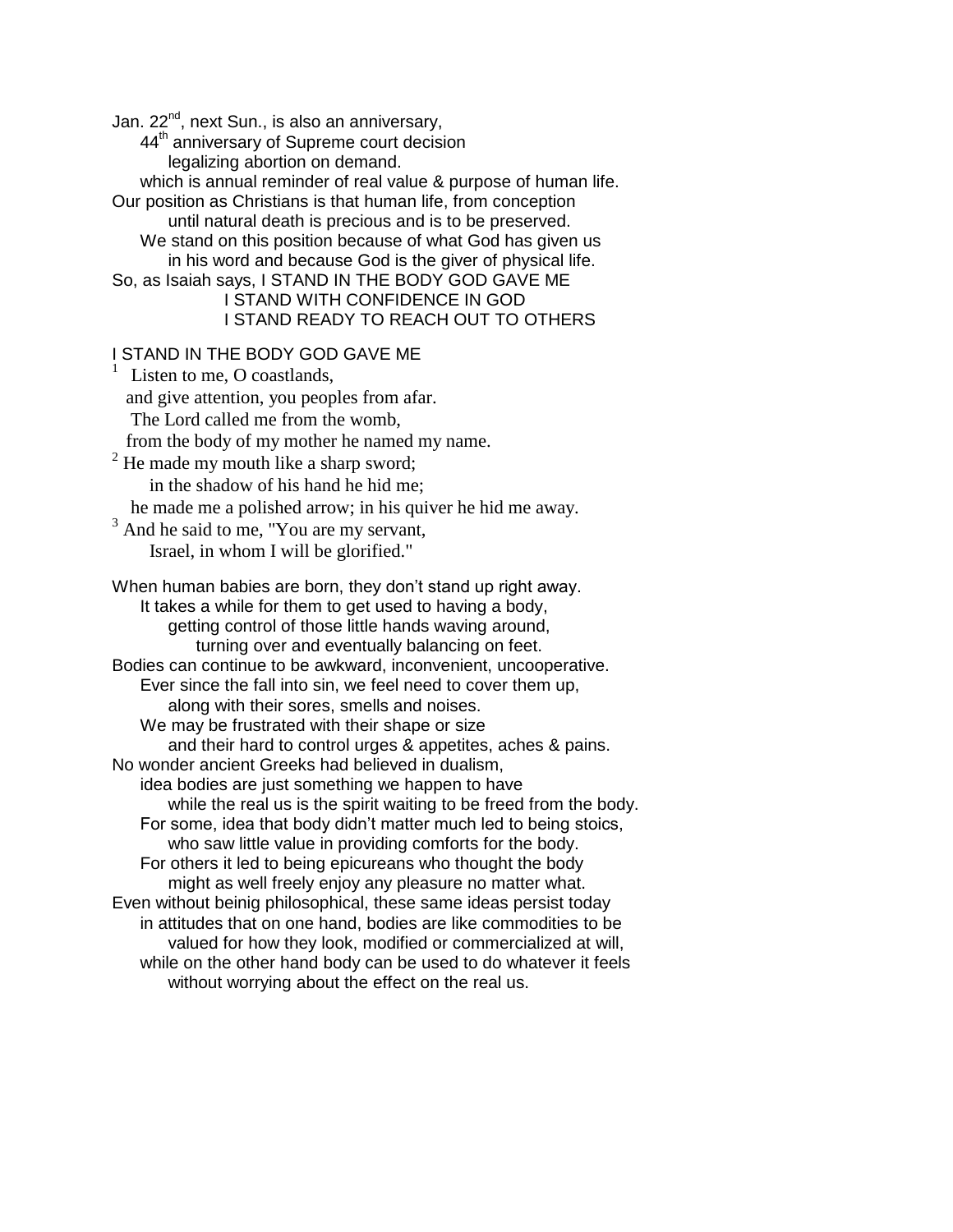And if pregnancy results, that is just some piece of body, not a real person with its own life. And if a body becomes weak or painful or hard to control we can decide for ourselves to be done with it. And if body we happen to be born with doesn't fit with who we feel we really are, we can just ignore that or maybe even change it for ourselves. And now some are considering if we can take the real us out of a body all together and put it in a man-made machine. But the Bible gives a different understanding of the body. God created people to be body and soul intimately united and each fully affected by the other. God has intentionally given each of us the body we have, with a purpose and design before we are conceived & born, an eternal purpose for which it will be resurrected and joined forever with our spirit. Because of this, God himself, Jesus, was born with a human body. His body was essential in his work to save us by his death and his resurrection with the body. One of his ways to give us this forgiveness and salvation is with his body and blood in Holy Communion. God has a special purpose for every person who is born and every person who remains alive. Isaiah says we are like arrows in his quiver and his hand is over us to protect us. God's plan includes bringing us together in his church which he calls the body of Christ, where he lives within us. This church, too, is a body for which he has special purpose, no matter it's size or age and no matter how awkward or uncoordinated it may seem to be. This is why we end up standing wherever we are with God's help, it the body God has given us, and why… I STAND WITH CONFIDENCE IN GOD  $<sup>4</sup>$  But I said, "I have labored in vain;</sup>

I have spent my strength for nothing and vanity; yet surely my right is with the Lord,

and my recompense with my God."

<sup>7</sup> Thus says the Lord, the Redeemer of Israel and his Holy One, to one deeply despised, abhorred by the nation, the servant of rulers: "Kings shall see and arise;

 princes, and they shall prostrate themselves; because of the Lord, who is faithful,

the Holy One of Israel, who has chosen you."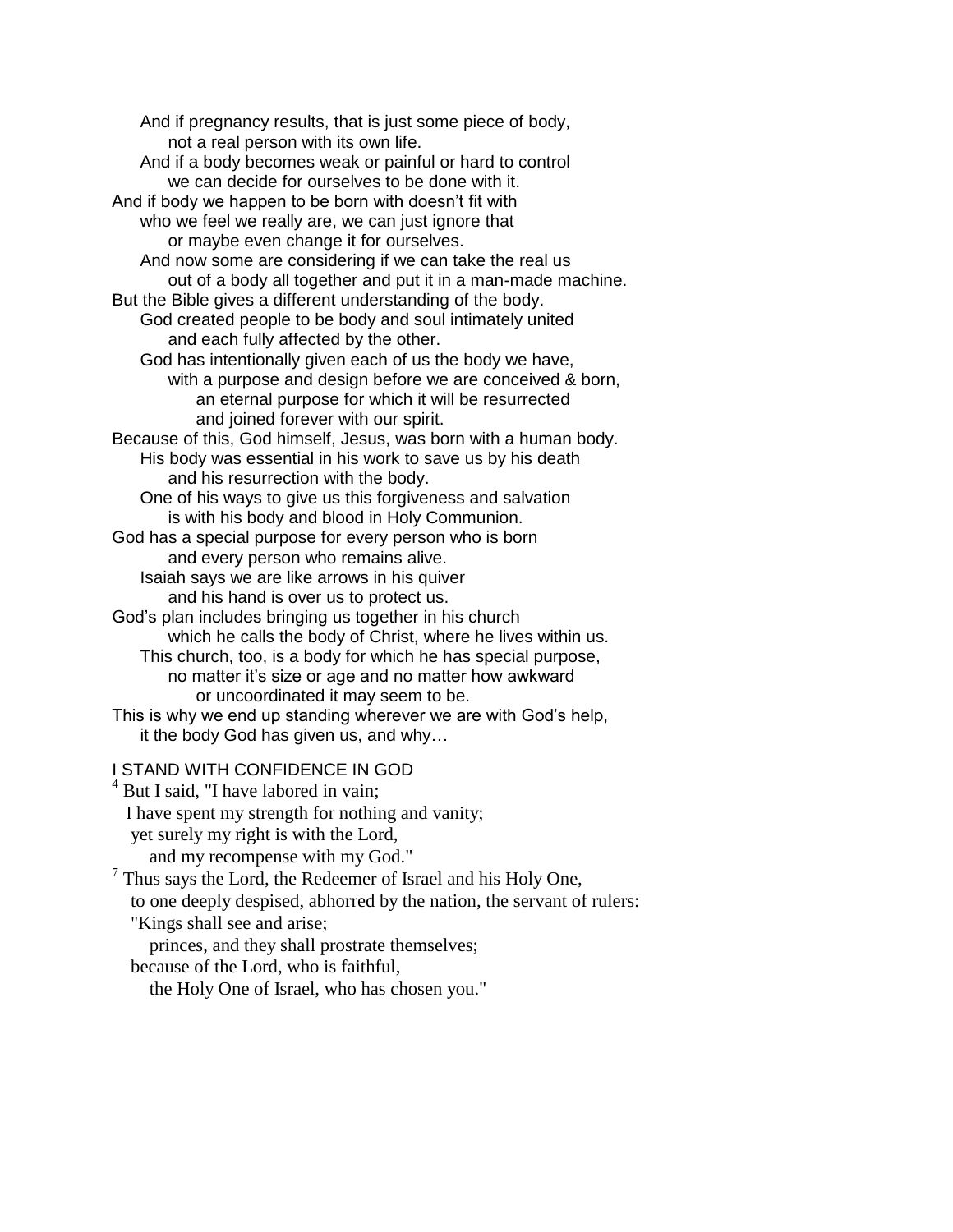Little babies that are pretty wobbly and weak can still stand confidently with a big grin on their faces when an adult is holding on to them. This is what all of us are like. Isaiah says that despite God's plans for him he seems a failure. both he and all Israel feel weak and worthless and also despised and abhorred by others. There are times when any of God's servants may feel this, including the whole church - a hopeless failure. This prophecy of Isaiah comes true in Jesus. He was deeply despised and condemned by rulers. When he was hanging on cross, his strength was spent and it seemed his efforts were all wasted & worthless. But his very rejection and suffering became the means through which he was a blessing to the whole world. Because God's hand was on him still and he was the Holy One; he is our redeemer who makes us holy. There may be unwanted infants who seem weak & worthless, not worth giving birth to because of their problems, or despised because of the problems their birth would bring to those responsible for them. There may be people with disabilities or miseries that result from sickness or old age that also seem to have too many problems for them or for those who take care of them. so that they feel or seem worthless. But Isaiah says, "yet surely my right is with the Lord." It is the Lord who redeems us poor miserable sinners who gives the right to life. This is why the church stands boldly for life even when it seems our voice is small and weak and it seems we spend our strength for nothing and it may even seem the church itself is a body not worth saving but God's hand is still holding on to us. And because of the Lord, who is faithful, the Holy One of Israel, who has chosen you, God still has a plan for every one he holds on to to use them as his servants to bless others. This is why we do not just stand boldly in a defensive way, but I STAND READY TO REACH OUT TO OTHERS

<sup>5</sup> And now the Lord says, he who formed me from the womb to be his servant, to bring Jacob back to him;